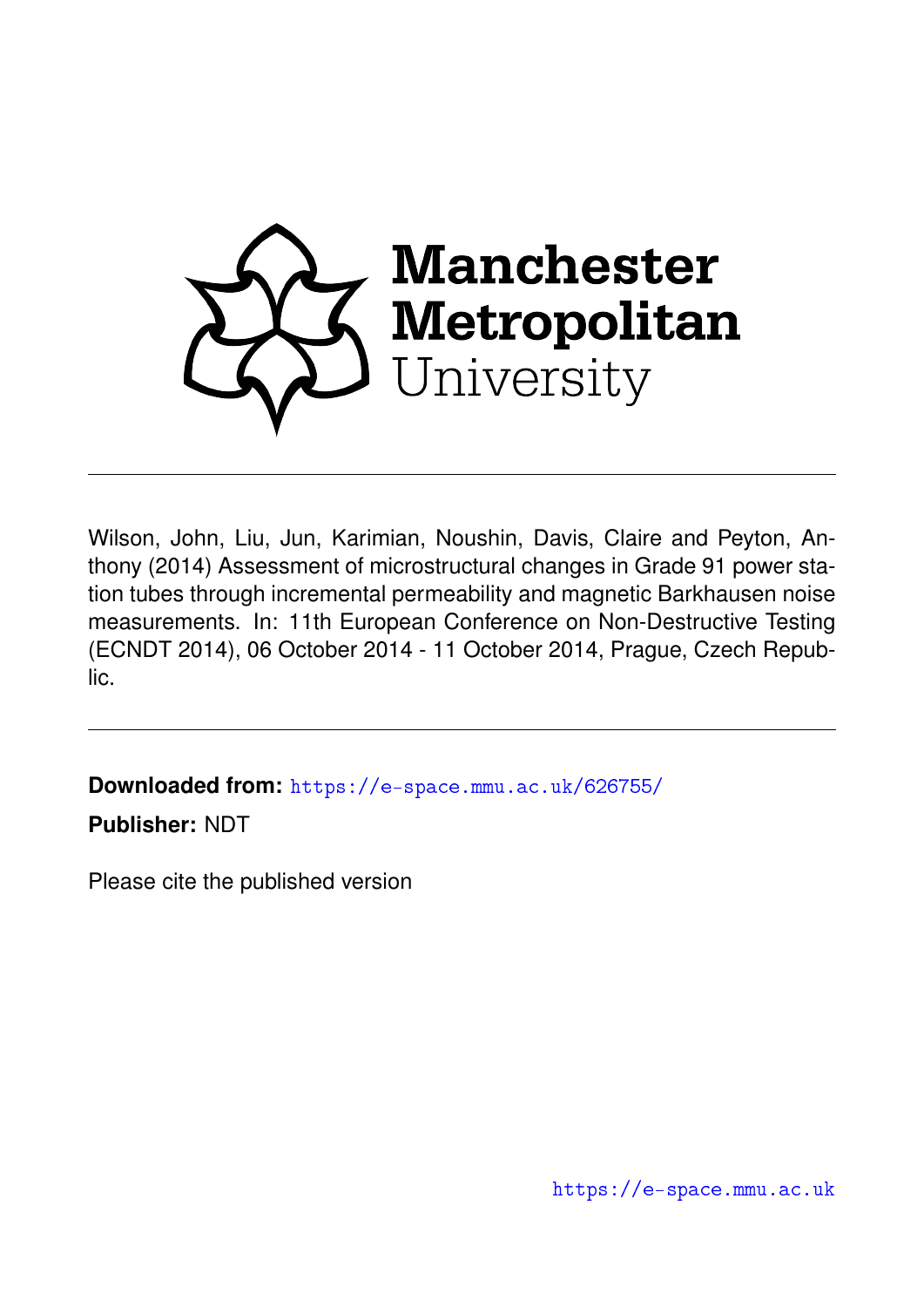## **Assessment of microstructural changes in Grade 91 power station tubes through permeability and magnetic Barkhausen noise measurements**

John W. WILSON<sup>1</sup>, Jun LIU<sup>2</sup>, Noushin KARIMIAN<sup>1</sup>, Claire L. DAVIS<sup>2</sup>, Anthony J. PEYTON<sup>1</sup>

<sup>1</sup> School of Electrical and Electronic Engineering, University of Manchester, Manchester M13 9PL, UK Phone: +44 161 3068716, e-mail: john.wilson@manchester.ac.uk

 $2^{2}$  School of Metallurgy and Materials, University of Birmingham, Edgbaston, Birmingham B15 2TT, UK

#### **Abstract**

The use of Grade 91 steel for high-temperature power plant applications can result in substantial reductions in component thickness compared to weaker alloys, resulting in reduced thermal stresses and improved service life. Although Grade 91 offers superior resistance to thermal fatigue and creep to other grades used in the industry, this is dependent on the creation and maintenance of a specific microstructure, which can be altered through routine component fabrication, installation and maintenance. Electromagnetic inspection has the potential to assess the level of degradation in steel components through in-situ measurements. In this work, correlations are drawn between microstructural changes in heat treated Grade 91 samples and electromagnetic properties including incremental and differential permeability and Barkhausen noise. These correlations are first established by examining machined samples using a closed magnetic loop, lab-based system, and then transferred to open magnetic loop measurement of tube samples. The results demonstrate the potential viability of electromagnetic methods for inspection of power station tubes in-situ.

**Keywords:** Electromagnetic, steel, Barkhausen noise, permeability, hysteresis

#### **1. Introduction**

The introduction of the modified 9Cr-1Mo alloy; Grade 91 ("P91" for piping and "T91" for tubing), for high-temperature applications can result in substantial reductions in component thickness compared to weaker alloys, such as Grade 22. The thinner wall produces substantially reduced thermal stresses and thereby improves service life [1]. Grade 91 steel is produced by heating 9Cr-1Mo material to approximately 38 ºC above its upper critical transformation temperature (AC3) until fully austenitic. The steel is then cooled in air to below 204 ºC, at which point the austenite is fully transformed into untempered martensite. This normalising process produces a structure that is very strong, but brittle. The material is then tempered at around 760 ºC to improve ductility and toughness, and to induce the formation of critical carbide and carbo-nitride precipitates [1].

Although Grade 91 offers superior resistance to thermal fatigue and creep damage, which occurs in components exposed to high pressures and high temperatures, this is dependent on the creation and maintenance of a tempered martensite microstructure for optimum performance. This microstructure can be altered through routine component fabrication, installation and maintenance procedures such as hot bending, forging and welding, so it is vital that NDE procedures are developed which can monitor these changes.

Current procedures for the assessment of microstructural changes in components in power stations involve site inspections during shut-down periods and inspection of steel components often involves procedures such as replica metallography [2, 3] or hardness testing. The use of electromagnetic (EM) sensors for inspection has the potential to provide information on microstructural changes in steel by exploiting the link between the microstructure and magnetic domain structure of the material. EM inspection [4-6] has the advantage that it can be performed in-situ, at elevated temperatures, with minimal surface preparation. EM properties are however highly material and microstructure specific, so inspection techniques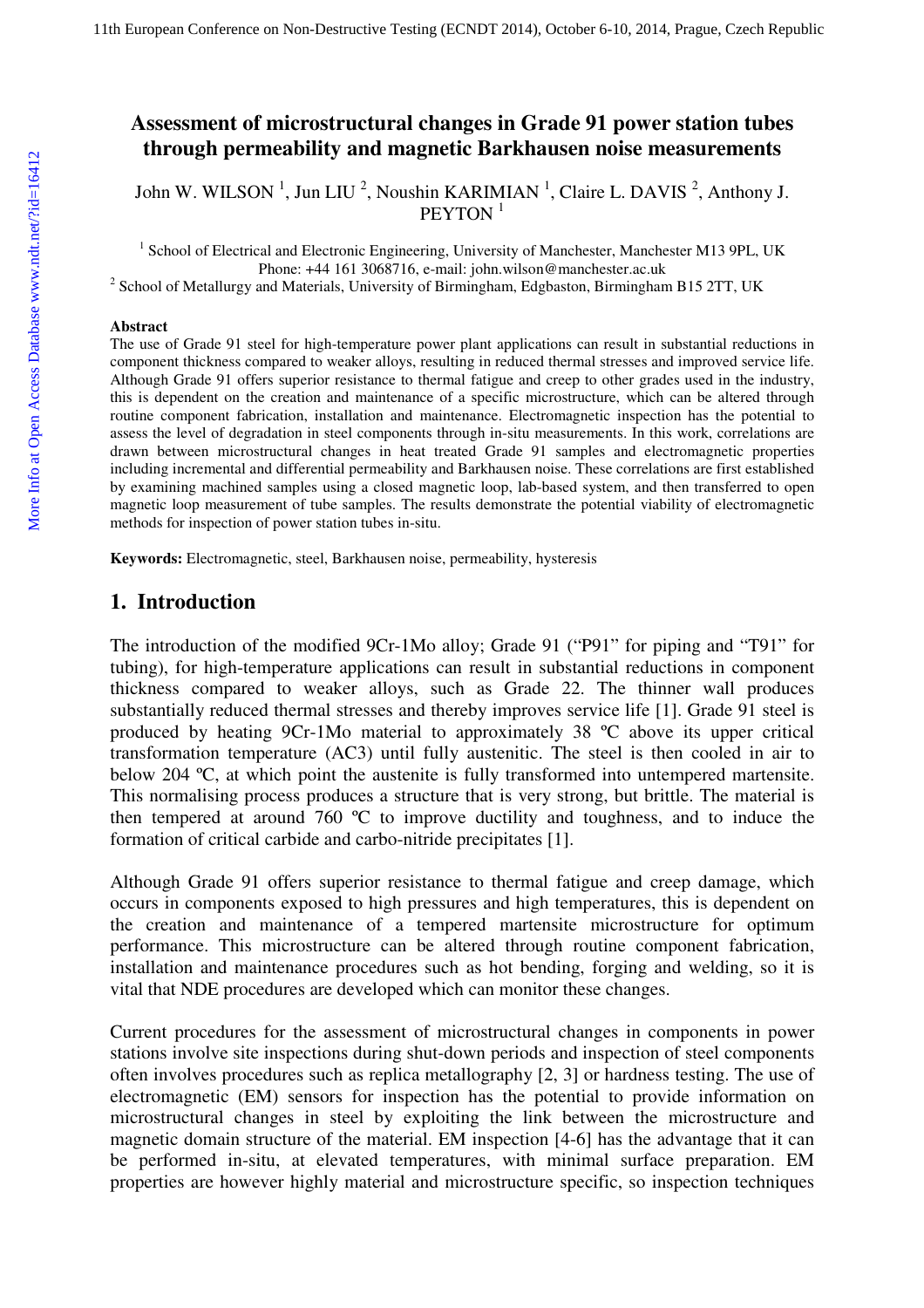must be calibrated to particular materials and tailored to monitor known microstructural changes, if these techniques are to be deployed with confidence.

A number of different approaches are available to assess the magnetic properties of a particular material; the most basic of these is the measurement of the major BH loop [7]. Values derived from the major loop, such as coercivity, permeability and hysteresis loss, can be used to quantify the magnetic hardness of a material, which in turn is indicative of material hardness [8, 9]. In addition to these major loop properties, information can also be derived from small minor loop deviations from the major loop or initial magnetisation curve.

Although these techniques both involve the measurement of flux density B in response to an applied field H, the interaction between magnetic domains and material microstructure can be different as the microstructural features effectively pinning domain walls vary with the applied field strength. The major loop response consists of a combination of reversible and irreversible effects [10]; irreversible magnetisation from domain walls overcoming pinning sites such as inclusions, dislocations and grain boundaries and reversible magnetisation from domain wall motion and rotation of magnetic domains. In contrast, the minor loop response to a very small applied field is predominantly reversible; corresponding to bowing of domain walls around pinning sites and domain rotation at higher major loop offsets [10,11]. Previous work [12] has shown that minor loop parameters show greater sensitivity to changes in material properties such as hardness; this has been attributed to the technique's high sensitivity to lattice defects.

Although the link between magnetic Barkhausen noise (MBN) activity and material properties such as hardness and residual stress is more complex, using techniques such as analysis of the MBN profile [6, 13], a more comprehensive understanding of the magnetic domain structure of the material can be developed. Through this deeper understanding of the domain structure, information pertaining to the material microstructure can be inferred through the interaction between domain walls and lattice defects such as dislocations, grain boundaries, impurity atoms and precipitates [14]. As these microstructural changes are major causes of degradation for power station steels, MBN could be a useful tool for the quantification of this degradation, when used in conjunction with other techniques. Although some success has been achieved using magnetic methods for the inspection of Grade 91 steel [8], these methods must be adapted for the inspection of pipes and tubes in service, rather than prepared samples.

In this paper, magnetic measurements including major BH loop measurements, incremental permeability derived from minor BH loops and analysis of the MBN profile are used to measure the magnetic properties of Grade 91 steel samples. Two sets of samples are inspected with two different inspection systems; cylindrical machined samples are inspected using a closed magnetic loop, lab based system and sections of tube are inspected using an open magnetic loop system and the results from the two systems compared.

# **2. Measurement System and Sample Summary**

#### *2.1 Measurement system*

A schematic of the measurement system developed for the tests is shown in Figure 1. A low frequency time varying signal is fed to two power amplifiers, which supply current to two excitation coils wrapped around a silicon-steel core. The cylindrical sample to be tested is fitted into a slot in the core, to maximise coupling between core and sample. The axial applied field (*H*) is measured using a Quantum Well Hall sensor, developed at the University of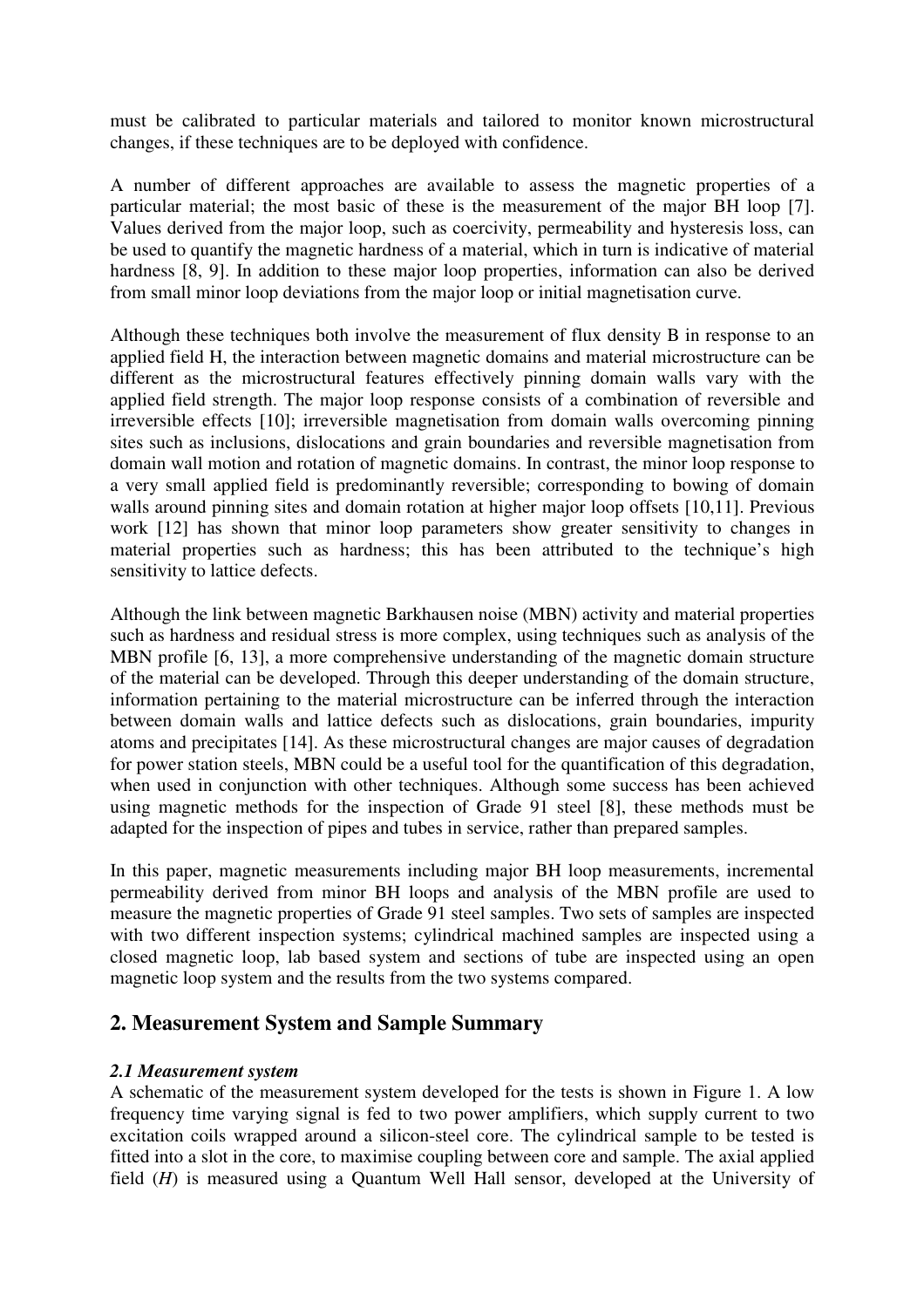Manchester [15]. The flux density of the induced field (*B*) is measured using a 20-turn encircling coil connected to an instrumentation amplifier. For MBN measurements, the 20 turn coil is replaced with a 6000-turn encircling coil and the low frequency component of the signal is rejected through the addition of a passive 5 kHz high-pass filter.

For the major loops, a 1 Hz sinusoidal excitation is used and 9 cycles are recorded and averaged. A 10 Hz sinusoidal excitation is used to generate the minor loops, with two types of minor loop being recorded:

- 1) Logarithmic amplitude sweep. The sample is demagnetised by the application of 10 Hz sinusoidal excitation, gradually reducing in amplitude. The applied field is then increased to a pre-determined amplitude and several minor loop cycles recorded. This is repeated several times, with the loop amplitude increasing logarithmically.
- 2) Deviations from the main *B-H* loop. In this case, the sample is taken through several major loop cycles before the applied field is held constant at a pre-determined *H* value and several minor loop cycles are recorded.

For both types of minor loop, up to 90 cycles are acquired and averaged, to reduce noise.



**Figure 1. Schematic of lab-based measurement apparatus** 

The 1 Hz sinusoidal excitation is used to generate major loop MBN profiles, with the signal from the MBN pickup coil and the applied axial field from the Hall sensor being recorded simultaneously. The signal from the coil is then high-pass filtered at a frequency of 5 kHz, rectified, and a moving average technique used to generate the MBN profile, which is then plotted against H.

The test system used for the tube samples (Figure 2) is an adaptation of the lab-based system shown in Figure 1. Excitation is provided by a U-core, contoured to the profile of the tube. The excitation system is similar to that shown in Figure 1; in this case the U-core is wrapped with two 160-turn excitation coils. H measurement is accomplished using a Quantum Well Hall sensor positioned 1.5 mm from the sample surface. B measurement is via a 10-turn coil, encircling the leg of the excitation yoke. The signal conditioning system and signal processing techniques are similar to those detailed for the lab-based system.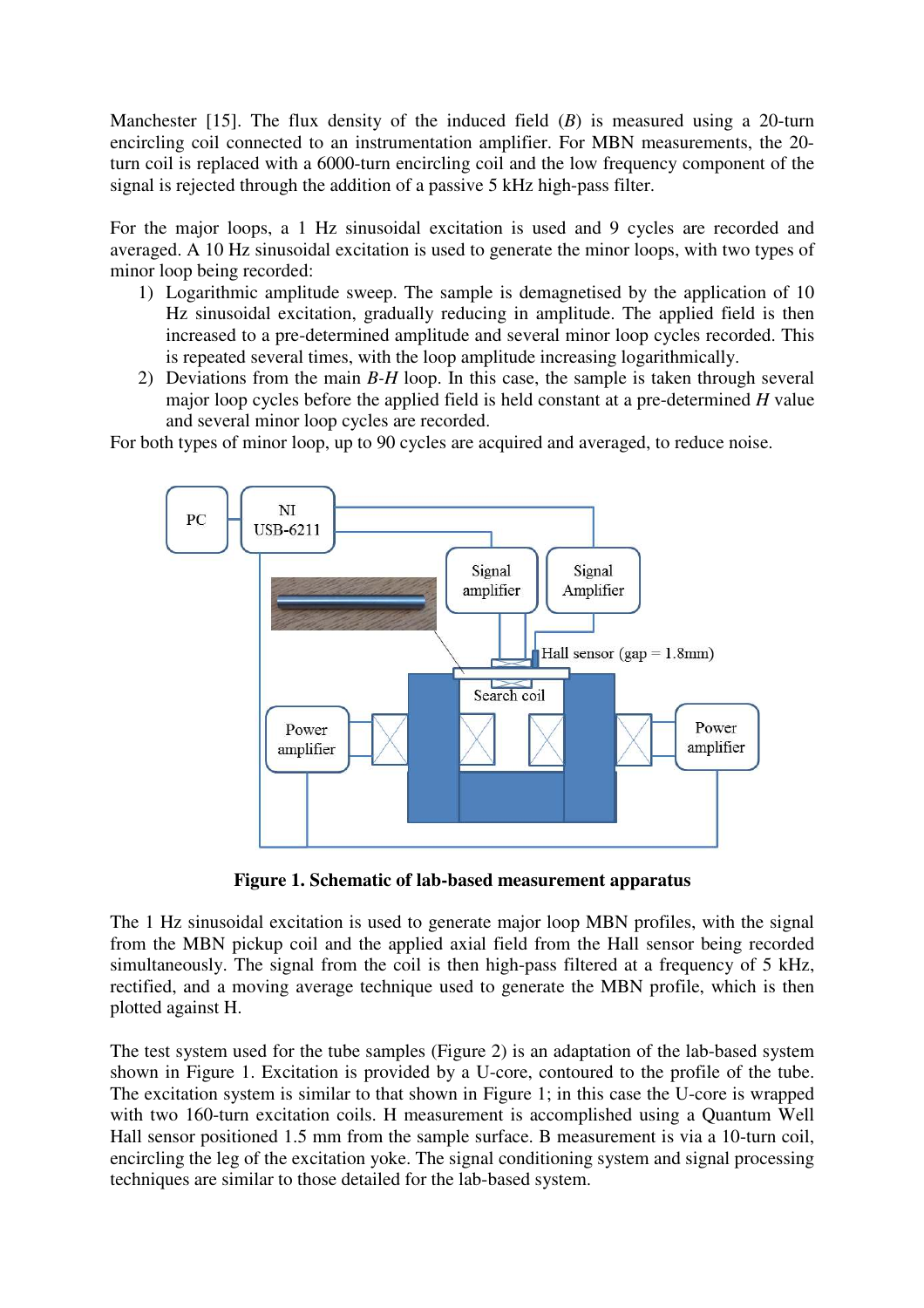

**Figure 2. Schematic of measurement system for tube samples**

### *2.2 Test samples*

T91 steel tubes (53 mm outer diameter, 13.5 mm wall thickness and > 900 mm length) were supplied by the Electrical Power Research Institute (EPRI) as normalised at 1060 °C for 20 minutes and tempered at 780 °C for 1 hour. The chemical composition of the steel is given in Table 1. Cylindrical samples (4.95 mm diameter and 100 mm length) were machined from the tube for EM measurements using the BH loop measurement system described earlier. Selected cylindrical samples have been heat treated to different conditions in laboratory furnaces to simulate the microstructures expected from prolonged thermal exposure by accelerated tempering at 780 °C for 100 hours or mis-heat treatments / mis-manufacturing. The accelerated tempering condition was chosen because it generated significant microstructural degradation. The mis-heat-treatment was simulated by the following procedure [16] in order to generate a partially ferritic structure rather than a fully martensitic one on air cooling:

- 1. Heating up to 950 °C and dwelling for 30 min;
- 2. Programmed furnace cooling by 100  $\mathrm{C}/h$  down to 760  $\mathrm{C}$ ;
- 3. Dwelling for 3 h;
- 4. Cooling in still air.

These heat treatments were carried out on two 250mm lengths of Grade 91 tube and cylindrical samples (4.95 mm diameter and 100 mm length) machined from the tube for closed loop EM measurements. This process resulted in the following samples:

- T91-AR: As received (service entry) condition. The Vickers hardness (HV) =  $237 \pm$ 2.1. Tempered martensite consisting of martensitic laths with many precipitates (mainly  $M_{23}C_6$ ) on the lath boundaries (cylinder and tube samples)
- T91-T100h: Tempered at 780 °C for 100 hours. HV =  $195 \pm 2.2$ . Laths and precipitates significantly coarsened and equi-axed sub-grains had developed. Significant degeneration of the tempered martensite, comparable with degeneration due to prolonged service exposure (cylinder and tube samples)
- T91-M: Simulated mis-heat treatment.  $HV = 157 \pm 3.5$ . Ferritic microstructure consisting of equi-axed ferrite grains, with a high number density of coarse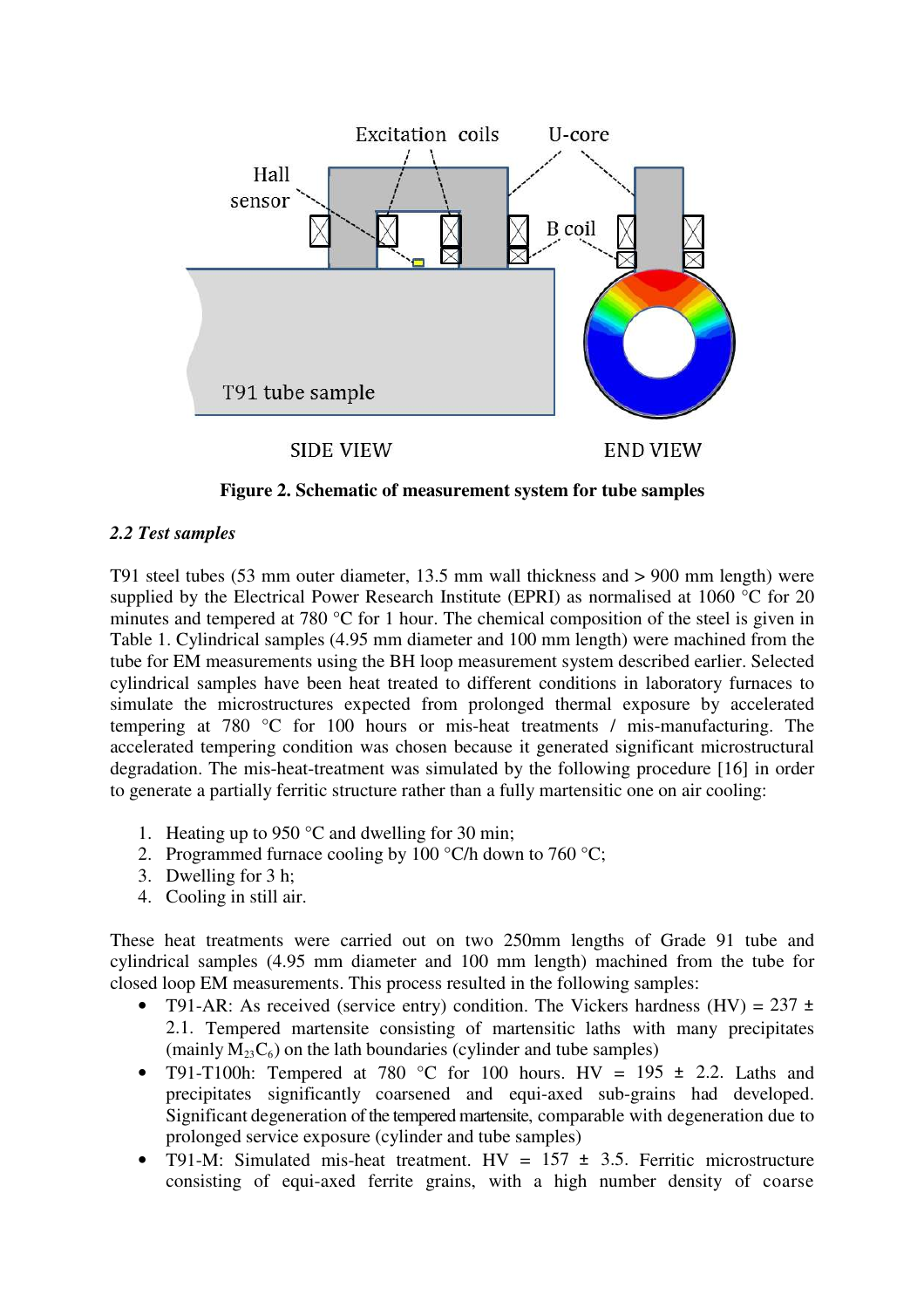precipitates occurring on ferrite grain boundaries and many coarse and fine precipitates within the grains (cylinder and tube samples).

One further cylindrical sample, T91-ES (4.95 mm diameter and 50 mm length), was machined from an ex-service section of tube;  $44.5$  mm outer diameter,  $6.3$  mm wall thickness and  $< 70$ mm length that had been taken from service as an antler tube on a superheater outlet header at 585 °C, under 16.5 MPa pressure (designed) for about 50,000 hours. The tube has a microstructure of slightly degenerated martensite with slightly increased lath size as compared to the T91-AR sample, with some equi-axed subgrains. Few precipitates within the laths or grains were observed.

| C Si | Mn PS Cr Mo Ni V Nb N Ti                                            |  |  |  |  |  |
|------|---------------------------------------------------------------------|--|--|--|--|--|
|      | 0.11 0.271 0.469 0.015 0.003 8.9 1.00 0.135 0.169 0.055 0.046 0.003 |  |  |  |  |  |

**Table 1. Chemical composition (weight percent) of the as-received T91 tube material** 

As all samples have been tempered as received, they are thought to be free from significant residual stress, which may skew the EM response. Although there may be some residual stress within the ex-service tube due to pressure in service, this will have been substantially reduced through the machining process. Full metallurgical details of the samples with micrographs can be found here [17].

## **2. Measurements and experimental results**

#### *2.1 Major BH loop measurements*

Figure 3 shows major BH loops for the cylindrical samples (Figure 3a) and the tube samples (Figure 3b). The change in shape of the BH loops for the cylindrical samples for 100 hour tempering (T91-T100h) as compared to the as received sample (T91-AR) follows the same trend observed by Piotrowski et al. [9]. The loop becomes thinner, with a corresponding decrease in coercivity (see Table 2) and an increase in 'squareness' leading to an increase in remanence. The mis-heat treated sample exhibits a further decrease in coercivity in-line with the further decrease in hardness.



**Figure 3. a) Major BH loops for cylindrical samples, b) Loops for tube samples**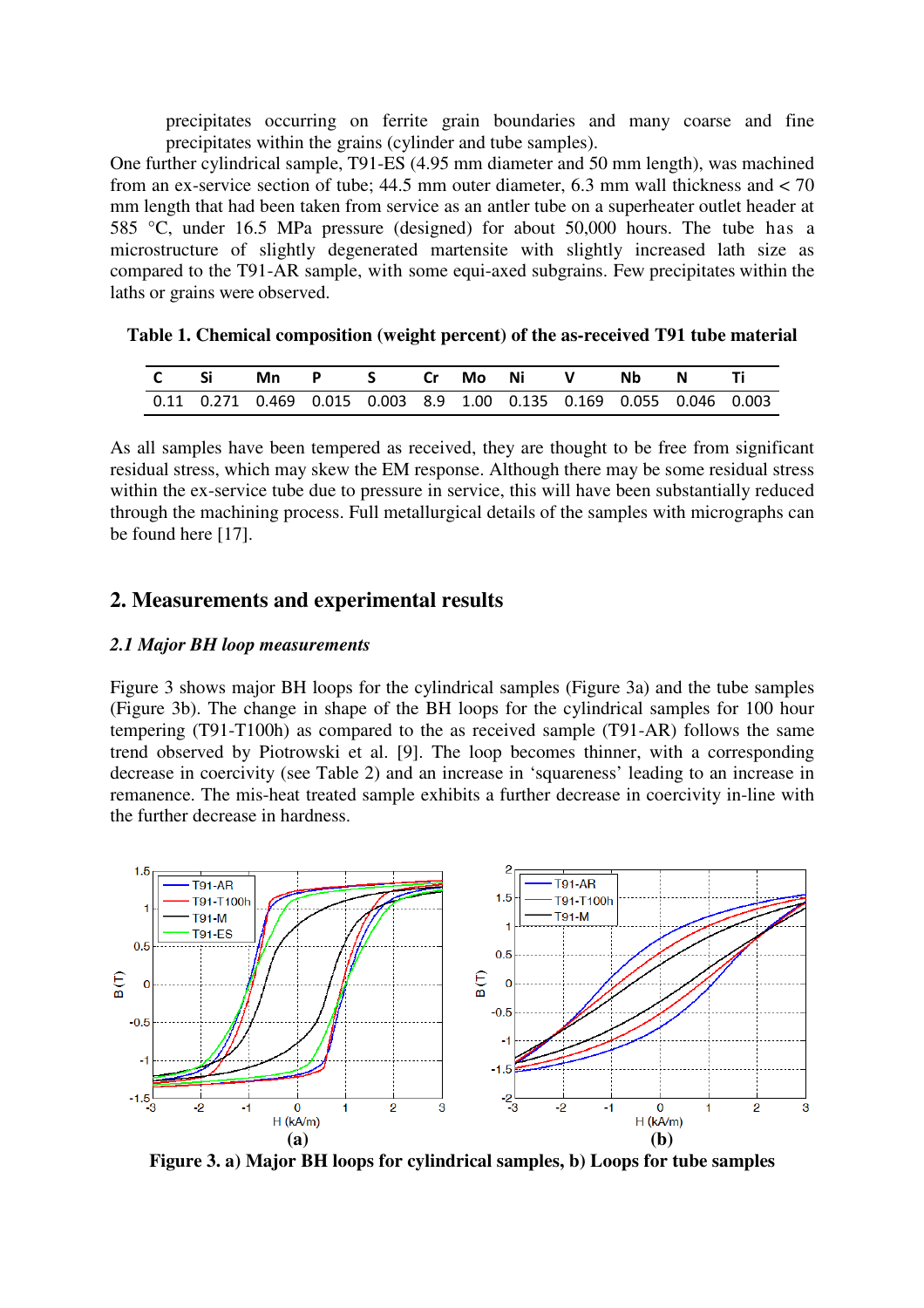The decrease in coercivity with decreasing hardness can also be observed in the loops for the tube samples (Figure 3b), although the shape of the loops is different due to the indirect measurement of B using a coil wrapped around the core, rather than around the sample; the latter is not practical for open samples. Although there are geometrical influences on the measurement of the H field, clearly the measured H values are more reliable than the measured B values in this system, so as long as the point at which B=0 can be identified, and the material can be driven reasonably close to saturation, reliable coercivity measurements can be made.

#### *2.2 Incremental permeability and MBN*

Figure 4 shows incremental permeability curves for the cylinder (Figure 4a) and tube (Figure 4b) samples. The curves are derived from logarithmic amplitude sweeps with the incremental permeability values calculated as the ratio between the change in B and the change in H ( $\mu$  = ∆B / ∆H). It can be seen from the plots that the curves for the cylinders and the tubes follow the same general trend, especially at lower loop amplitudes, with the magnetically and mechanically softest sample (T91-M) having the highest permeability at low loop amplitudes and the hardest sample (T91-AR) having the lowest permeability at low loop amplitudes. Polynomial fitting has been used to extrapolate initial permeability  $(\mu_i)$  values for the samples, corresponding to the permeability value that would be reached if  $H = 0$ . These values are shown in Table 2.



**Figure 4. Incremental permeability derived from logarithmic amplitude sweep for; a) Cylindrical samples, b) Tube samples** 

Figure 5 shows magnetic Barkhausen noise profiles and incremental permeability curves for the cylindrical samples. Sinusoidal excitation, (frequency 1 Hz) is used to generate the MBN profiles, with the signal from the MBN pickup coil and the applied axial field from the Hall sensor recorded simultaneously. The signal from the coil is then high-pass filtered at a frequency of 5 kHz, rectified, and a moving average technique used to generate the MBN profile, which is then plotted against H. The incremental permeability  $(\mu_{\Lambda})$  curves are generated by superimposing small amplitude minor loops on major BH loops and calculating the resultant permeability values. The minor loop amplitude is then increased from 170 A/m to 850 A/m. Only the permeability curves from the increasing half of the major BH loop are shown.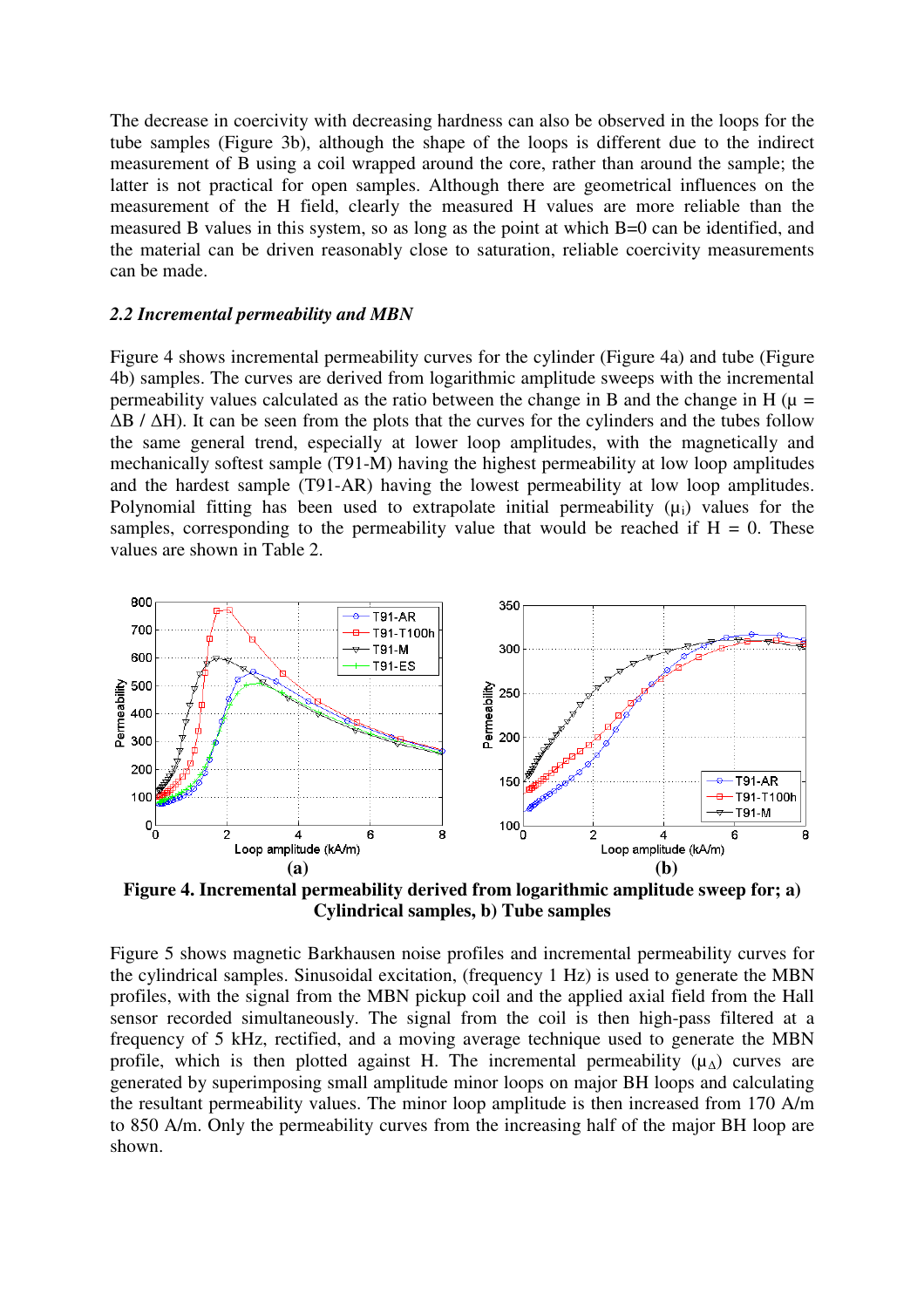It can be seen from Figures 5a and 5b that the peaks in the MBN profiles and  $\mu_{\Lambda}$  curves shift to a lower H value for the softer T91-M sample. This is expected as the softer sample is easier to magnetise, therefore both MBN and  $(\mu_{\Lambda})$  reach a maximum at a lower applied field. The results for the tempered sample (Figure 5c) are more complex, as the MBN profiles exhibit two distinct peaks. This phenomena has previously been observed in as-tempered (at 750˚C) P9 steels, as well as T22 and 0.2 wt% carbon steels, [13] with peak 1, at a lower applied field being attributed to irreversible movement of domain walls at ferrite lath/grain boundaries and peak 2, at a higher applied field being attributed to irreversible movement of domain walls overcoming resistance offered by carbide precipitates. It is interesting to note that the first peak only appears in the incremental permeability profiles at higher minor loop amplitudes, indicating that greater energy is required to overcome domain wall pinning at ferrite lath/grain boundaries.



**Figure 5. a) MBN profiles and incremental permeability derived from major BH loop for cylindrical samples**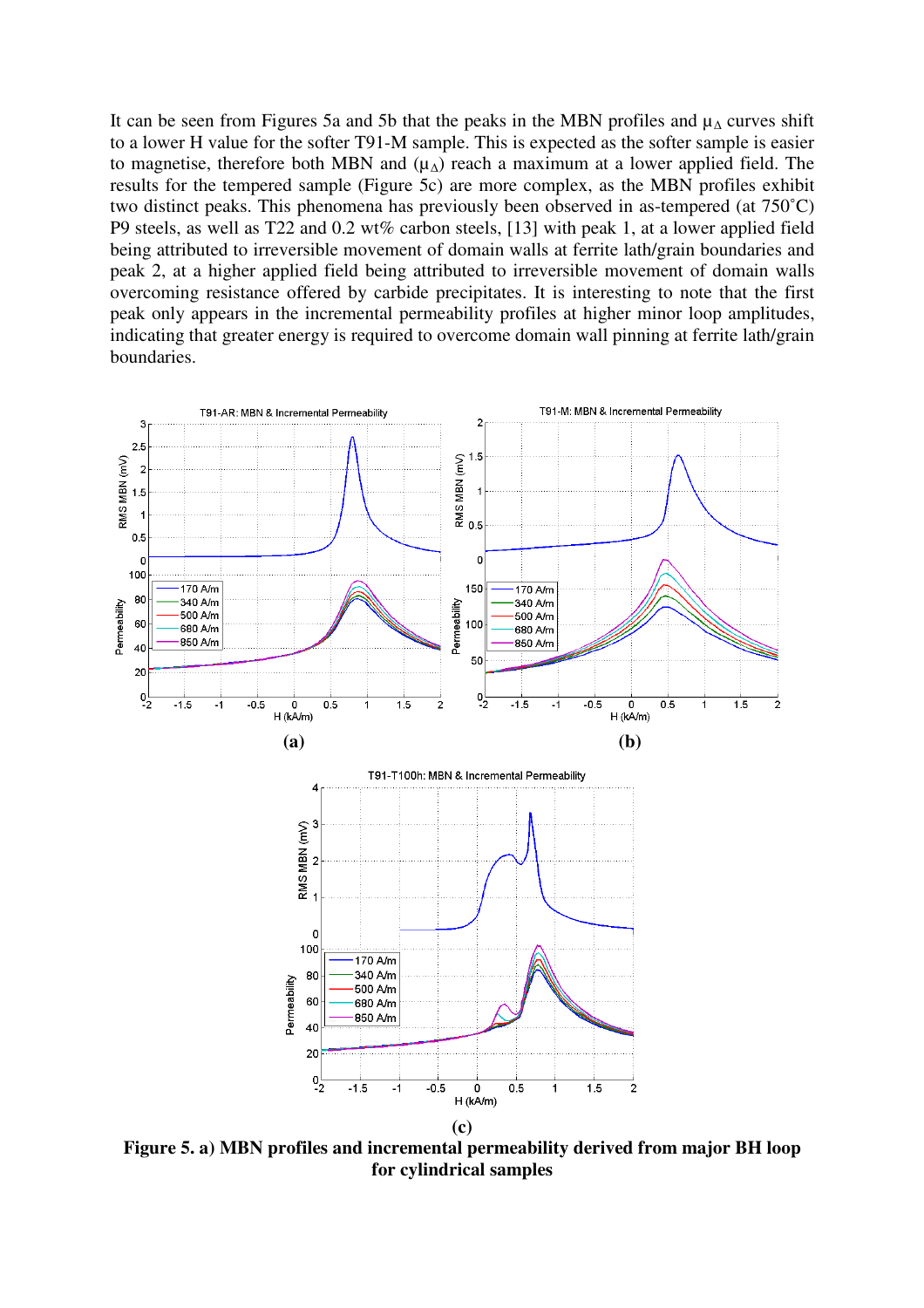## **3. Discussion and Conclusions**

In this paper, results from two EM measurement systems have been presented and compared. The closed magnetic loop, lab based system has been used to establish relationships between EM signal features including coercivity, initial permeability and MBN profile peak position and material properties such as Vickers hardness. The open magnetic loop deployable system was then used on heat treated tube samples to ascertain if these relationships could be used to develop a system that could be used on Grade 91 power station tubes in-service.

|                |               | Cylinder      |                             | <b>Tube</b>   |                                             |  |  |
|----------------|---------------|---------------|-----------------------------|---------------|---------------------------------------------|--|--|
|                | <b>T91-AR</b> | T91-T100h     | T91-M                       | <b>T91-ES</b> | T91-M<br>T91-T100h<br><b>T91-AR</b>         |  |  |
| HV             | $237 \pm 2.1$ | $195 \pm 2.2$ | $157 \pm 3.5$ $219 \pm 3.4$ |               | $195 + 2.2$<br>$237 + 2.1$<br>$157 \pm 3.5$ |  |  |
| H <sub>c</sub> | 1.014         | 0.933         | 0.670                       | 0.998         | 1.093<br>0.842<br>0.571                     |  |  |
| μi             | 69.87         | 90.70         | 100.68                      | 76.15         | 148.31<br>134.79<br>114.80                  |  |  |

|  |         | Table 2. Vickers hardness, coercivity and initial permeability of cylinder and tube |  |
|--|---------|-------------------------------------------------------------------------------------|--|
|  | samples |                                                                                     |  |

Figure 6 shows coercivity and permeability plotted against Vickers hardness. Although the absolute values are not the same (see Table 2), the trends in the data are similar, with an increase in coercivity and a corresponding decrease in initial permeabillity with increasing magnetic and mechanical hardness. These results indicate that the deployabe system could be used on tubes in-service to assess levels of degradation or for sorting mis-heat-treated/mismanufactured grade 91 steel tube/pipes from the correctly heat treated service-entry ones.



**Figure 6. a) Coercivity with respect to Vickers hardness, b) Initial permeability with respect to Vickers hardness** 

#### **Acknowledgements**

This work was carried out with financial support from the EPSRC under grant EP/H022937/1. The authors would like to thank EPRI for sample provision and David Allen at E.ON for providing the mis-heat treatment procedure and industrial furnaces for the heat treatments of the demonstration tube samples.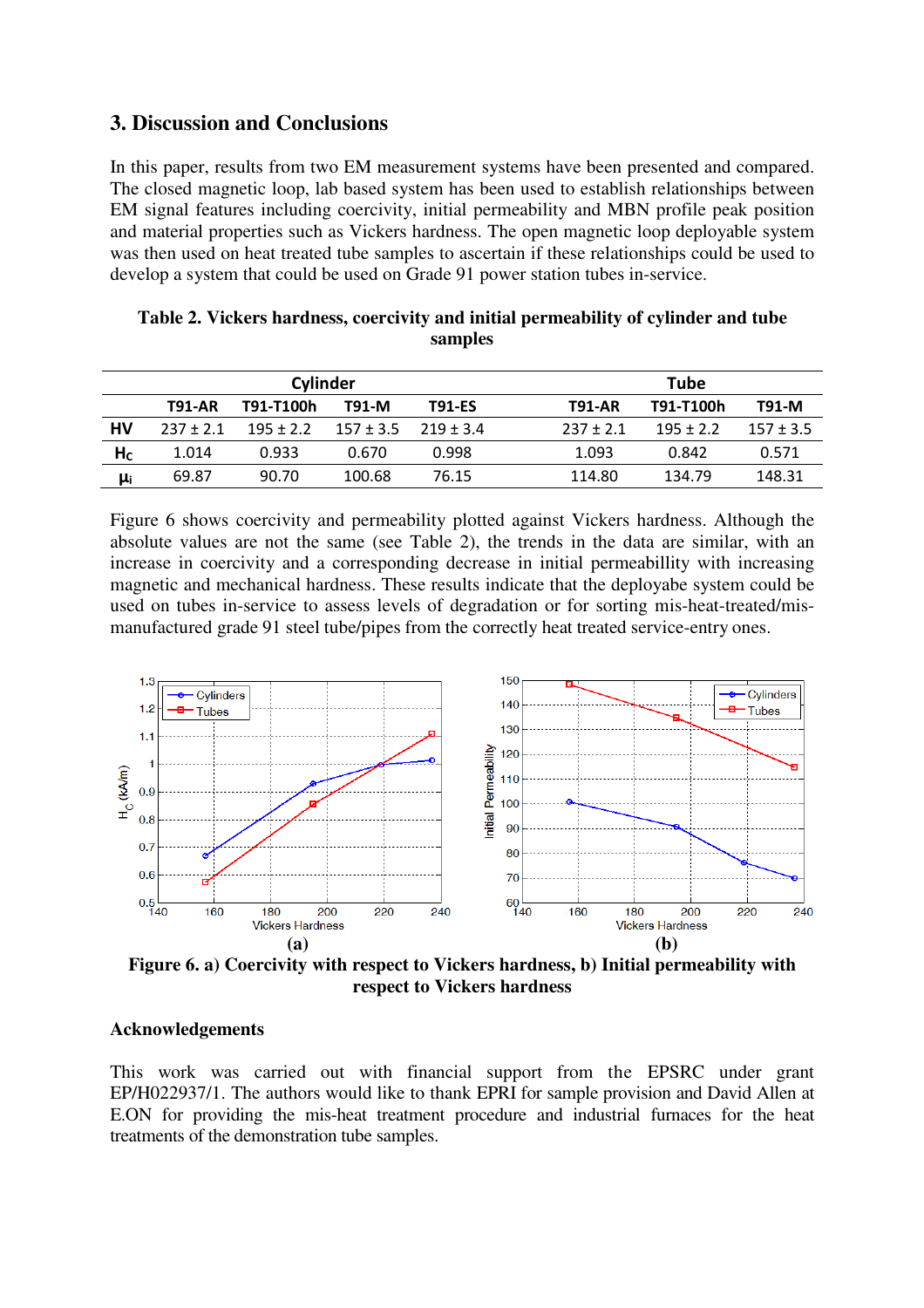### **References**

- 1. J F Henry, 'Growing experience with P91/T91 forcing essential code changes', Combined Cycle Journal, First Quarter 2005, pp. 8-17, 2005.
- 2. C Maharaj, J P Dear and A Morris, 'A Review of Methods to Estimate Creep Damage in Low-Alloy Steel Power Station Steam Pipes', Strain, Vol 45, No4, pp 316-331, August 2009.
- 3. G Sposito, C Ward, P Cawley, P B Nagy and C Scruby, 'A review of non-destructive techniques for the detection of creep damage in power plant steels', NDT & E International, Vol 43, Issue 7, pp 555–567, October 2010.
- 4. J Liu, X J Hao, L Zhou, M Strangwood, C L Davis and A J Peyton, 'Measurement of microstructure changes in 9Cr–1Mo and 2.25Cr–1Mo steels using an electromagnetic sensor', Scripta Materialia, Vol 66, Issue 6, pp 367–370, March 2012.
- 5. W Yin, N Karimian, J Liu, X J Hao, L Zhou, A J Peyton, M Strangwood and C L Davis, 'Measurement of electromagnetic properties of power station steels', NDT & E Int. Vol 51, pp 135-14, October 2012.
- 6. J W Wilson, G Y Tian, V Moorthy and B A Shaw, 'Magneto-acoustic emission and magnetic Barkhausen emission for case depth measurement in En36 gear steel', IEEE Trans. Magn. Vol 45, No 1, pp 177-183, January 2009.
- 7. G Bertotti, 1998 Hysteresis in magnetism: for physicists, materials scientists, and engineers (San Diego:Academic Press), ISBN: 0-12-093270-9.
- 8. H Kumar, J N Mohapatra, R K Roy, R Justin Joseyphus and A Mitra, 'Evaluation of tempering behaviour in modified 9Cr–1Mo steel by magnetic non-destructive techniques', Journal of Materials Processing Technology, Vol 210, No 4, pp 669-674, March 2010.
- 9. L Piotrowski, B Augustyniak, M Chmielewski, J Labanowski and M Lech-Grega, 'Study on the applicability of the measurements of magnetoelastic properties for a nondestructive evaluation of thermally induced microstructure changes in the P91 grade steel', NDT & E International, Vol 47, pp 157-162, April 2012.
- 10. A Hernando, P Crespo, P Marin, and A Gonzalez, Encyclopedia of Materials: Science and Technology, Magnetic Hysteresis, 2001, pp. 4780-4787.
- 11. D C Jiles, 'A self consistent generalized model for the calculation of minor loop excursions in the theory of hysteresis', Magnetics, IEEE Transactions on, Vol 28, No 5 pp 2602-2604, September 1992.
- 12. S Takahashi, S Kobayashi, H Kikuchi, and Y Kamada, 'Relationship between mechanical and magnetic properties in cold rolled low carbon steel', J. Appl. Phys. Vol 100, pp 113-908, December 2006.
- 13. V Moorthy, S Vaidyanathan, T Jayakumar and B Raj, 'On the influence of tempered microstructures on magnetic Barkhausen emission in ferritic steels', Philosophical Magazine A, Vol 77, No 6, pp 1499–1514, 1998.
- 14. O Saquet, J Chicois and A Vincent, 'Barkhausen noise from plain carbon steels: analysis of the influence of Microstructure', Materials Science and Engineering A, Vol 269, No 1, pp 73-82, 1999.
- 15. N Haned and M Missous, 'Nano-tesla magnetic field magnetometry using an InGaAs– AlGaAs–GaAs 2DEG Hall sensor', Sensors and Actuators A: Physical, Vol 102, No 3, pp. 216-222, 2003.
- 16. P K Heywood, 'Elevated Temperature Tensile Test and Microstructure / Hardness Examination of P91 Header Material: Results of tests on Materials 'As Supplied from the Mill' and after 'Anomalous Heat Treatment'', TEi Metallurgical Service, 2006, MS201B/06.